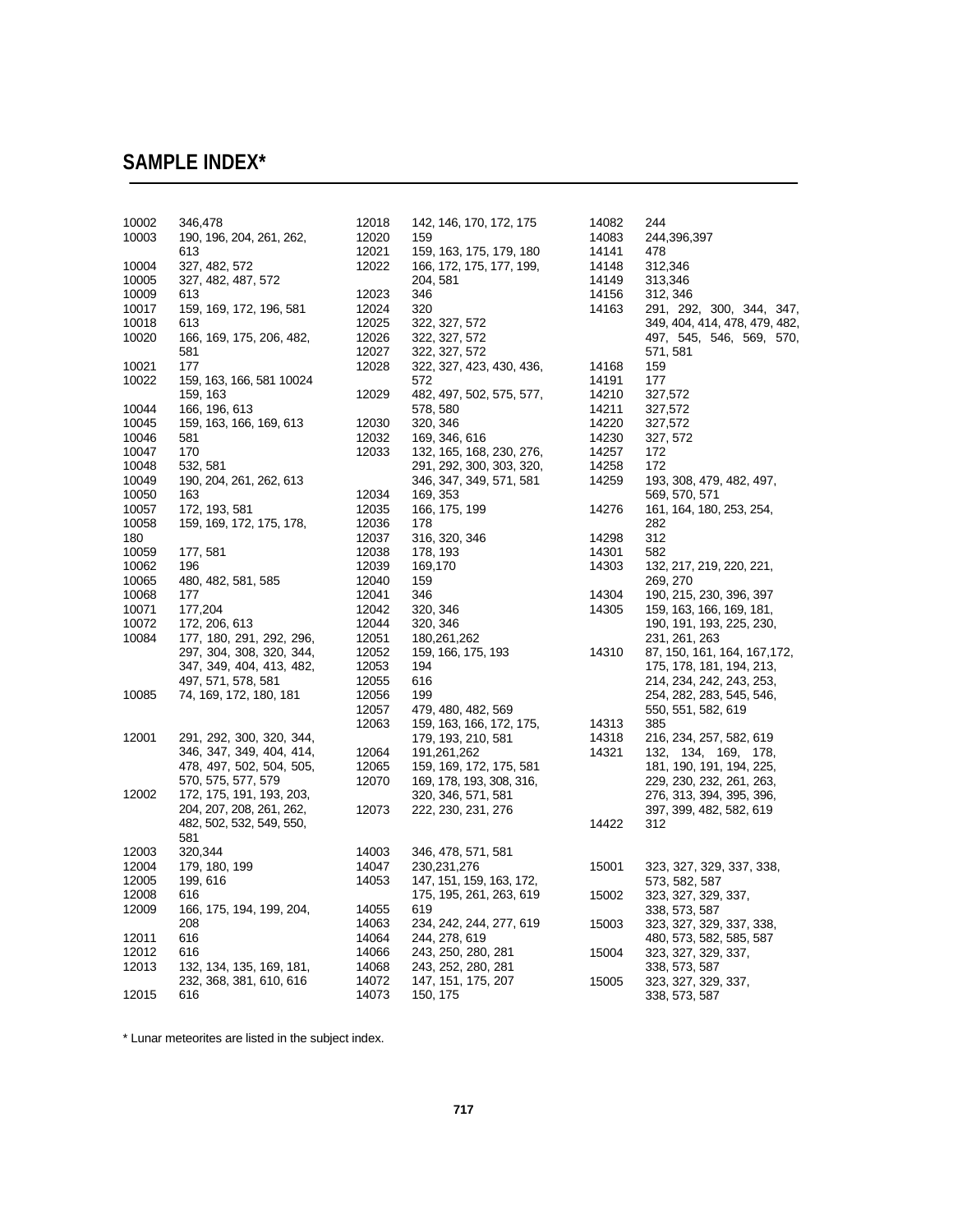| 15006 | 323, 327, 329, 337, 338, | 15403 | 346                      | 60002 | 314, 318, 327, 573,          |
|-------|--------------------------|-------|--------------------------|-------|------------------------------|
|       | 432, 573, 587            | 15405 | 134, 217, 218, 219, 220, |       | 583, 587                     |
| 15007 | 216, 327, 409, 572       |       | 221, 232, 269, 270, 368, | 60003 | 327, 573, 587                |
| 15008 | 327, 572                 |       | 391, 393, 409, 425, 622  | 60004 | 327, 573, 587                |
| 15009 | 327, 572                 | 15410 | 346                      | 60005 | 327, 573, 583, 587           |
| 15010 | 323, 327, 498, 572       | 15415 | 162, 165, 221, 222, 224, | 60006 | 327, 573, 587                |
| 15011 | 323, 327, 498, 572       |       | 228, 272, 273, 370, 393, | 60007 | 327, 573, 587                |
| 15012 | 346                      |       | 409, 582, 622            | 60009 | 318, 323, 324, 327, 329,     |
| 15013 | 346                      | 15418 | 243, 283, 284, 532       |       | 331, 332, 337, 339, 341,     |
| 15015 | 482                      | 15423 | 239                      |       | 343, 572                     |
| 15016 | 159, 163, 201, 204       | 15426 | 190, 203, 204, 261, 263, | 60010 | 318, 323, 324, 327, 329,     |
| 15017 | 242, 278, 279, 280       |       | 428, 622                 |       | 331, 332, 337, 339, 341,     |
| 15020 | 346                      | 15431 | 320                      |       | 343, 572                     |
| 15021 | 313, 82                  | 15434 | 161, 164, 218            | 60013 | 327, 572                     |
| 15030 | 346                      | 15445 | 178, 280, 281            | 60014 | 327, 572                     |
| 15031 | 497, 570                 | 15455 | 225, 229, 234, 243, 252, | 60015 | 162, 165, 213, 224, 248,     |
| 15040 | 346                      |       | 274, 275, 345, 622       |       | 272, 273, 317, 583           |
| 15041 | 320, 535, 570, 582       | 15459 | 582                      | 60016 | 153, 257                     |
| 15058 | 159, 194, 197, 532       | 15470 | 346                      | 60017 | 153, 583                     |
| 15065 | 207, 582                 | 15471 | 320                      | 60018 | 248                          |
| 15070 | 346                      | 15476 | 197                      | 60019 | 234, 248                     |
| 15071 | 180, 320                 | 15486 | 197                      | 60025 | 162, 165, 221, 224, 225,     |
| 15076 | 198                      | 15495 | 193                      |       | 242, 248, 583, 625           |
| 15080 | 346, 443                 | 15498 | 582                      | 60035 | 248, 394, 395                |
| 15081 | 582                      | 15499 | 159, 204, 210            | 60050 | 346                          |
| 15085 | 175, 198                 | 15500 | 346                      | 60066 | 248                          |
| 15090 | 346                      | 15501 | 320, 570                 | 60095 | 74, 234, 237, 242, 248, 278, |
| 15091 | 308, 320                 | 15530 | 346                      |       | 280                          |
| 15100 | 346, 413, 414            | 15531 | 320, 570                 | 60115 | 234                          |
| 15101 | 320, 482, 571            | 15536 | 408                      | 60135 | 221, 248                     |
| 15102 | 177                      | 15545 | 191, 203, 261, 262       | 60215 | 242, 248, 394, 395           |
| 15205 | 247, 317, 353            | 15555 | 159, 166, 172, 175, 532, | 60315 | 153, 161, 167, 243, 250,     |
| 15210 | 346                      |       | 582, 622                 |       | 252, 280, 281, 625           |
| 15211 | 320, 582                 | 15595 | 194, 197, 622            | 60335 | 153, 161, 164, 167, 177,     |
| 15220 | 478                      | 15596 | 197                      |       | 180, 243, 250, 280, 281,     |
| 15221 | 288, 291, 292, 320, 344, | 15597 | 159, 175, 191, 197, 261, |       | 345                          |
|       | 346, 347, 349, 582       |       | 262, 345, 582            | 60500 | 346                          |
| 15230 | 346                      | 15600 | 346, 348, 350            | 60501 | 583                          |
| 15231 | 320, 570                 | 15601 | 288, 293, 301, 302, 320, | 60527 | 248                          |
| 15250 | 346                      |       | 345, 348, 350, 414, 479, | 60601 | 320                          |
| 15251 | 313, 320                 |       | 482, 497, 498, 499, 569, | 60629 | 248                          |
| 15255 | 278, 279                 |       | 570, 583                 | 60635 | 253, 254                     |
| 15261 | 180                      | 15684 | 74                       | 60639 | 248, 413, 462, 465           |
| 15270 | 346, 478                 |       |                          | 60657 | 248                          |
| 15271 | 291, 292, 300, 320, 344, |       |                          | 60665 | 248                          |
|       | 347, 349                 | 21000 | 291, 292, 348, 350       | 61015 | 234, 237, 240, 242, 248,     |
| 15290 | 346                      | 21013 | 191, 261, 263            |       | 256                          |
| 15299 | 234, 394, 395, 396, 397  | 22001 | 177, 291, 292, 348, 350  | 61016 | 153, 162, 165, 180, 248,     |
| 15300 | 346                      | 22002 | 178                      |       | 583                          |
| 15301 | 320, 531, 532, 545, 547, | 22003 | 178                      | 61121 | 320                          |
|       | 548, 571, 582            | 24077 | 318, 320, 326            | 61140 | 346                          |
| 15306 | 353                      | 24109 | 190, 261, 263, 320, 326  | 61141 | 20                           |
| 15308 | 622                      | 24149 | 320, 326                 | 61156 | 220, 269, 270                |
| 15363 | 224, 272, 273, 405, 408  | 24174 | 159, 163, 166, 190, 261, | 61161 | 346                          |
| 15382 | 216, 217, 218, 220, 269, |       | 263, 320, 326            | 61180 | 346, 478                     |
|       | 270, 622                 | 24182 | 320, 326                 | 61195 | 248                          |
| 15386 | 161, 164, 187, 191, 216, | 24210 | 320, 326                 | 61220 | 346, 413, 478                |
|       | 217, 218, 220, 229, 269, | 24999 | 291, 292, 348, 350       | 61221 | 445, 446, 571                |
|       | 270, 622                 |       |                          | 61224 | 226, 229, 274, 275           |
| 15400 | 346, 478                 |       |                          | 61240 | 346                          |
| 15401 | 210, 211, 320, 571, 582  | 60001 | 327,573,587              | 61241 | 320, 571                     |
|       |                          |       |                          |       |                              |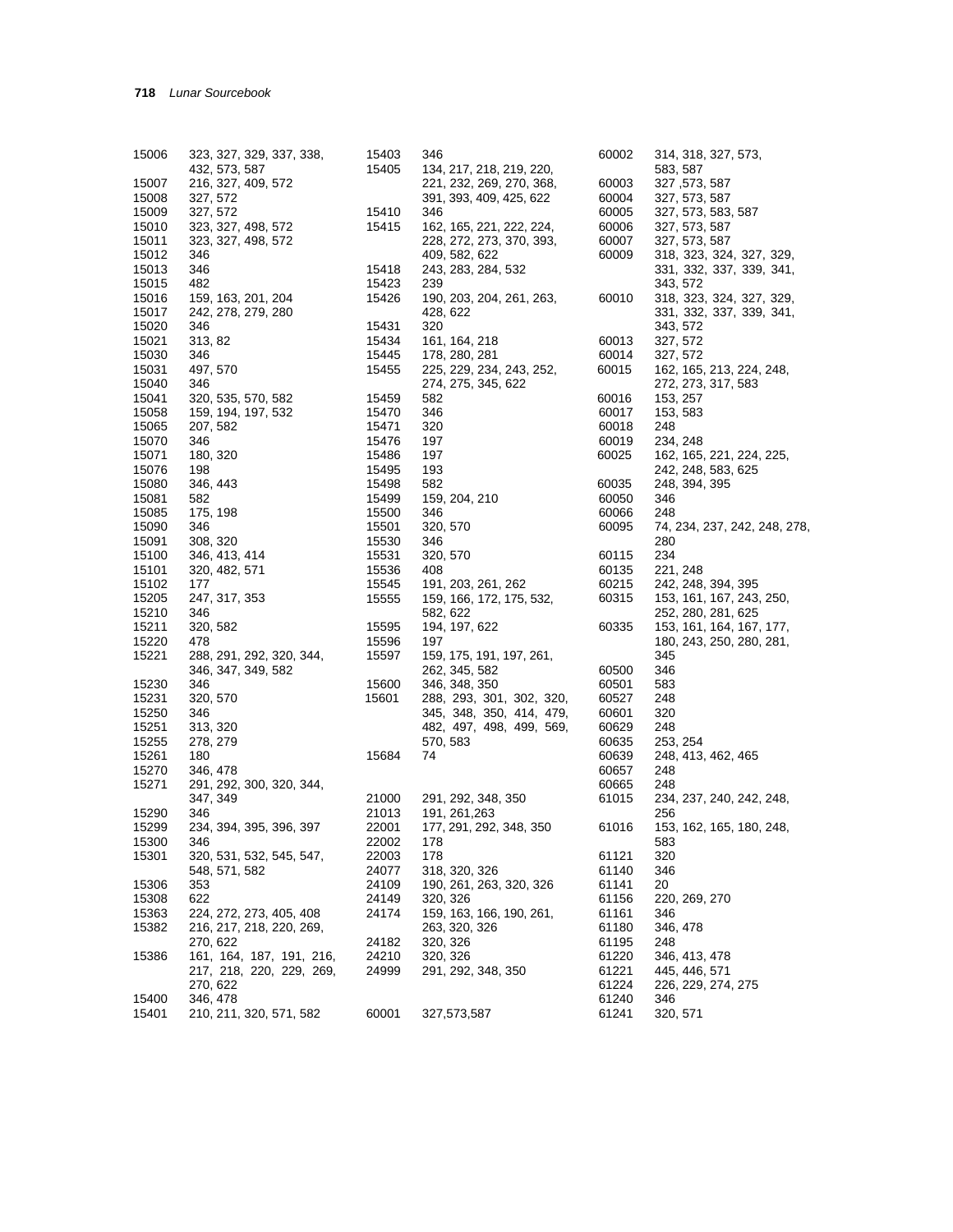| 61500          | 346, 583                    | 65035 | 248                      | 67639 | 244                          |
|----------------|-----------------------------|-------|--------------------------|-------|------------------------------|
| 61501          | 320                         | 65055 | 253                      | 67645 | 244                          |
| 61538          | 248                         | 65056 | 248                      | 67647 | 244                          |
| 61576          | 248                         | 65075 | 248                      | 67649 | 244                          |
| 62231          | 308, 320                    | 65095 | 153, 248                 | 67655 | 244                          |
| 62235          | 161, 164, 167, 243, 250,    | 65315 | 74, 165, 224, 231, 248,  | 67656 | 244                          |
|                | 280, 281, 583               |       | 272, 393                 | 67657 | 244                          |
| 62236          | 221, 222, 224, 225, 272,    | 65325 | 248                      | 67667 | 227, 229                     |
|                | 273                         | 65366 | 248                      | 67669 | 244                          |
| 62237          | 168, 221, 222, 223, 224,    | 65500 | 346, 413                 | 67695 | 248                          |
|                | 272, 273, 409               | 65700 | 346                      | 67700 | 346                          |
| 62240          | 346, 583                    | 65701 | 320                      | 67706 | 244                          |
| 62241          | 583                         |       | 254                      | 67707 | 244                          |
|                | 248                         | 65795 | 320                      | 67710 | 346                          |
| 62246          | 234,242,248                 | 65901 | 320                      |       | 252                          |
| 62255          |                             | 66031 |                          | 67715 |                              |
| 62280          | 346,478                     | 66035 | 223, 224                 | 67747 | 253, 254                     |
| 62295          | 153, 164, 167, 180, 234,    | 66040 | 346                      | 67749 | 216, 217                     |
|                | 240, 243, 253, 254, 281,    | 66041 | 583                      | 67768 | 244                          |
|                | 282, 283, 583               | 66043 | 625                      | 67915 | 229, 274, 275, 394, 395,     |
| 63320          | 346                         | 66055 | 583                      |       | 396, 397                     |
| 63321          | 571                         | 66080 | 346, 413                 | 67955 | 153, 234, 243, 255, 283,     |
| 63335          | 153                         | 66081 | 583                      |       | 284                          |
| 63340          | 346                         | 66095 | 150, 151, 153, 161, 164, | 67960 | 320                          |
| 63341          | 571                         |       | 167, 179, 180, 238, 250, | 67975 | 215, 230, 244, 248, 276      |
| 63355          | 153                         |       | 279, 280, 281, 345, 429, | 68001 | 328, 572                     |
| 63500          | 346,398,413                 |       | 430, 431, 447, 625       | 68002 | 328, 572                     |
| 63501          | 534, 583                    | 66156 | 177                      | 68035 | 248                          |
| 63549          | 161, 164                    | 67015 | 153, 234, 241, 242, 277, | 68115 | 153, 180                     |
| 63565          | 248                         |       | 278, 625                 | 68121 | 584                          |
| 63566          | 242, 248, 278, 279          | 67016 | 237, 238, 241, 242, 255, | 68415 | 74, 153, 164, 167, 180, 234, |
| 63567          | 248                         |       | 277, 278                 |       | 237, 239, 242, 243, 253,     |
| 63575          | 248                         | 67025 | 248                      |       | 254, 282, 283, 532, 625      |
| 63576          | 248                         | 67095 | 248                      | 68416 | 153, 161, 167, 253           |
| 63588          | 244                         | 67115 | 248, 277, 278            | 68500 | 346, 478                     |
| 63595          | 244                         | 67215 | 243, 283, 284            | 68515 | 248                          |
| 64001          | 327, 329, 332, 333, 334,    | 67415 | 215, 243, 283, 284       | 68516 | 248                          |
|                | 572                         | 67435 | 226, 228, 229, 243, 248, | 68519 | 248                          |
| 64002          | 327, 329, 332, 333, 334,    |       | 274, 275, 394, 395, 396, | 68536 | 248                          |
|                | 572                         |       | 397                      | 68815 | 234, 237, 238, 242, 246,     |
| 64420          | 346                         | 67455 | 231, 234, 241, 242, 244, |       | 278, 532                     |
| 64435          | 248                         |       | 257, 272, 273, 277, 278  | 68820 | 346                          |
|                | 317                         | 67457 | 244                      | 68841 | 179                          |
| 64453<br>64455 | 81, 82, 161, 164, 167, 242, | 67460 | 346                      |       |                              |
|                |                             |       |                          | 69001 | 328, 572                     |
|                | 243, 248, 253, 278, 279,    | 67461 | 291, 292, 320, 344, 347, | 69920 | 346                          |
|                | 280, 282, 283, 316, 317     |       | 350, 625                 | 69921 | 320                          |
| 64475          | 234                         | 67475 | 280, 281                 | 69935 | 153, 180                     |
| 64500          | 346,478                     | 67480 | 346                      | 69940 | 346                          |
| 64501          | 291, 292, 295, 300, 320,    | 67495 | 242, 244                 | 69955 | 153                          |
|                | 344, 347, 349               | 67511 | 320                      |       |                              |
| 64535          | 248                         | 67517 | 244                      |       |                              |
| 64567          | 251, 252, 625               | 67526 | 244                      |       |                              |
| 64568          | 251                         | 67527 | 244                      | 70001 | 328, 329, 332, 335, 336,     |
| 64569          | 251                         | 67528 | 244                      |       | 340, 341, 573, 587           |
| 64800          | 346                         | 67545 | 244                      | 70002 | 294, 325, 328, 329, 332,     |
| 64801          | 320                         | 67549 | 244                      |       | 336, 340, 341, 573, 587      |
| 64811          | 320                         | 67559 | 161, 164, 167, 253, 254  | 70003 | 294, 328, 329, 332, 335,     |
| 64815          | 251                         | 67569 | 248                      |       | 340, 341, 573, 587           |
| 64816          | 251                         | 67600 | 346                      | 70004 | 294, 328, 329, 332, 335,     |
| 65015          | 153, 164, 167, 239, 242,    | 67601 | 583, 584                 |       | 336, 340, 341, 573, 587      |
|                | 252, 281, 531, 583          | 67618 | 248                      | 70005 | 294, 328, 329, 332, 335,     |
| 65016          | 248                         | 67635 | 168                      |       | 336, 340, 341, 573, 587      |
|                |                             |       |                          |       |                              |